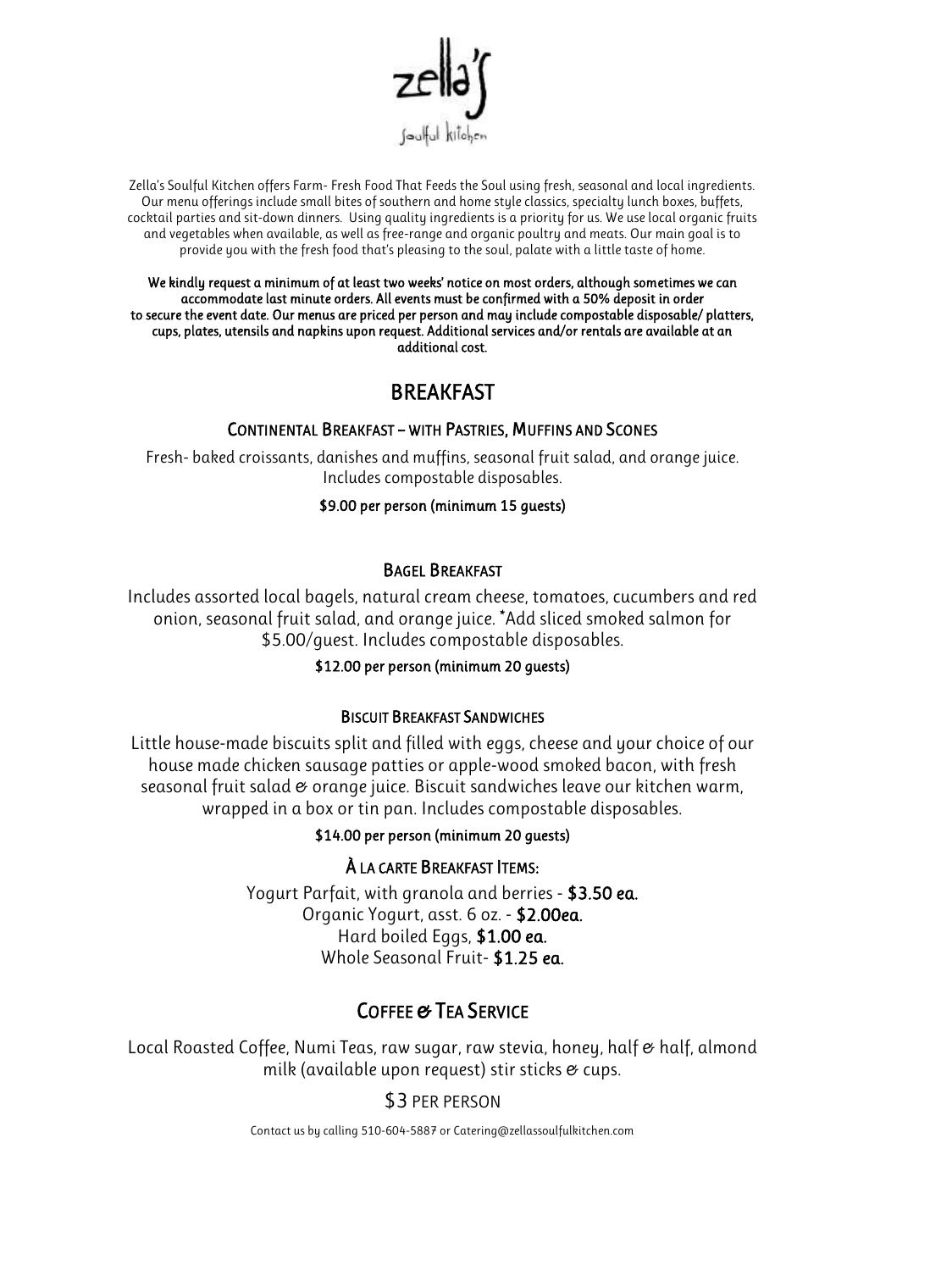zella)

# BOXED LUNCHES

Enjoy an entire delicious meal delivered in our boxes, each containing one of the sandwiches below, a side, and a home-baked sweet. Compostable utensils and napkins included. Minimum order of (10) ten of any one selection. Beverages are available for an additional \$2.00 each.

## \$11 FOCACCIA SANDWICH BOX LUNCHES

#### Sandwiches

Made on focaccia bread, with mayonnaise and mustard unless you request otherwise

Turkey & Cheddar with Mixed Greens

Black Forest Ham &, Swiss with Mixed Greens

Roast Beef & Swiss with Mixed Greens

Tuna Salad with Mixed Greens

Hummus & Fresh Vegetables with Mixed Greens

Sides

Fresh Seasonal Fruit Salad Kettle Chips Mixed Green Salad

> Sweets Chocolate Brownie Fresh -Baked Cookie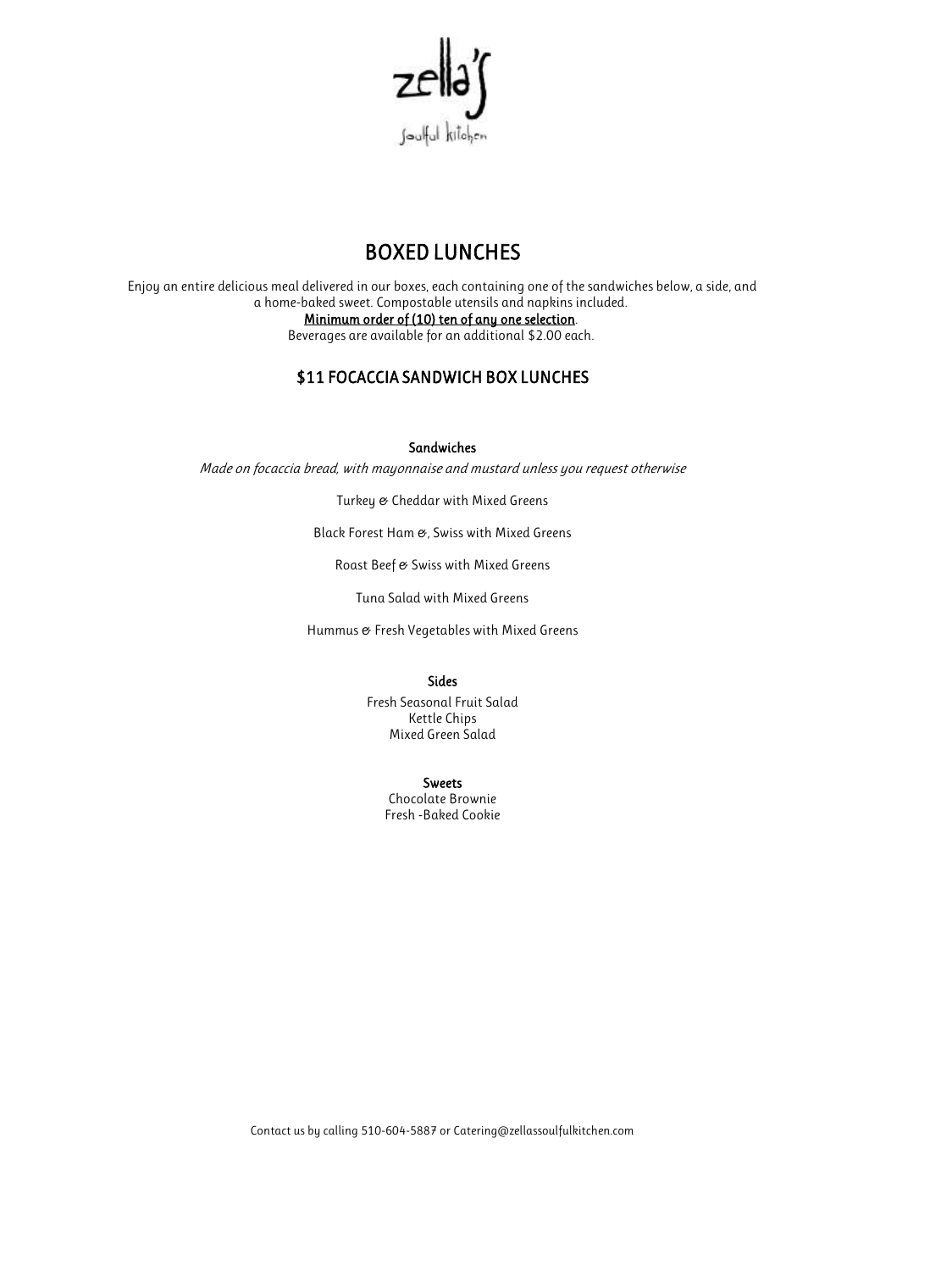

### \$14 VARIETY BOX LUNCHES

Want more of a choice? Everyone in the office wants a different sandwich or an entrée salad? Minimum order of (10) ten of any one selection.

#### **Sandwiches**

Served on a variety of artisan breads and sandwich rolls.

Roast Turkey, Sharp Cheddar and Apple Butter with Mixed Greens

Muffuletta Sandwich -mix of ham, salami, and mortadella meats, provolone cheese, pickled vegetable & olive spread and mixed greens

Smoked Ham and Brie cheese with Chipotle Chutney and Mixed Greens

Grilled Chicken Breast and Provolone Cheese with Roasted Pepper Relish

House Roasted Beef and Horseradish Cream, Red Onions and Mixed Greens

Caper & Herb Tuna with Mixed Greens

Grilled Vegetables with Olive Hummus and Mixed Greens \*

\*Vegan

OR CHOOSE...

### Entrée Salads Minimum order of (10) ten of any one selection

Quinoa & Kale Salad with roasted sweet potatoes, black beans, red onions and fresh herbs\*

Jerk Chicken Salad with lemon Vinaigrette

Lentil Salad with Feta and fresh Mint

Orzo-Kale Pesto Salad with hazelnuts and feta cheese

Mixed Greens, Tofu and Grilled Vegetables with Balsamic Vinaigrette \*

\*Vegan

#### Sides

Fresh seasonal fruit salad Macaroni salad Israeli couscous salad with currants, Kettle Chips Pickled Vegetables Multigrain dinner roll

#### Sweets

Brownie Dessert Bar